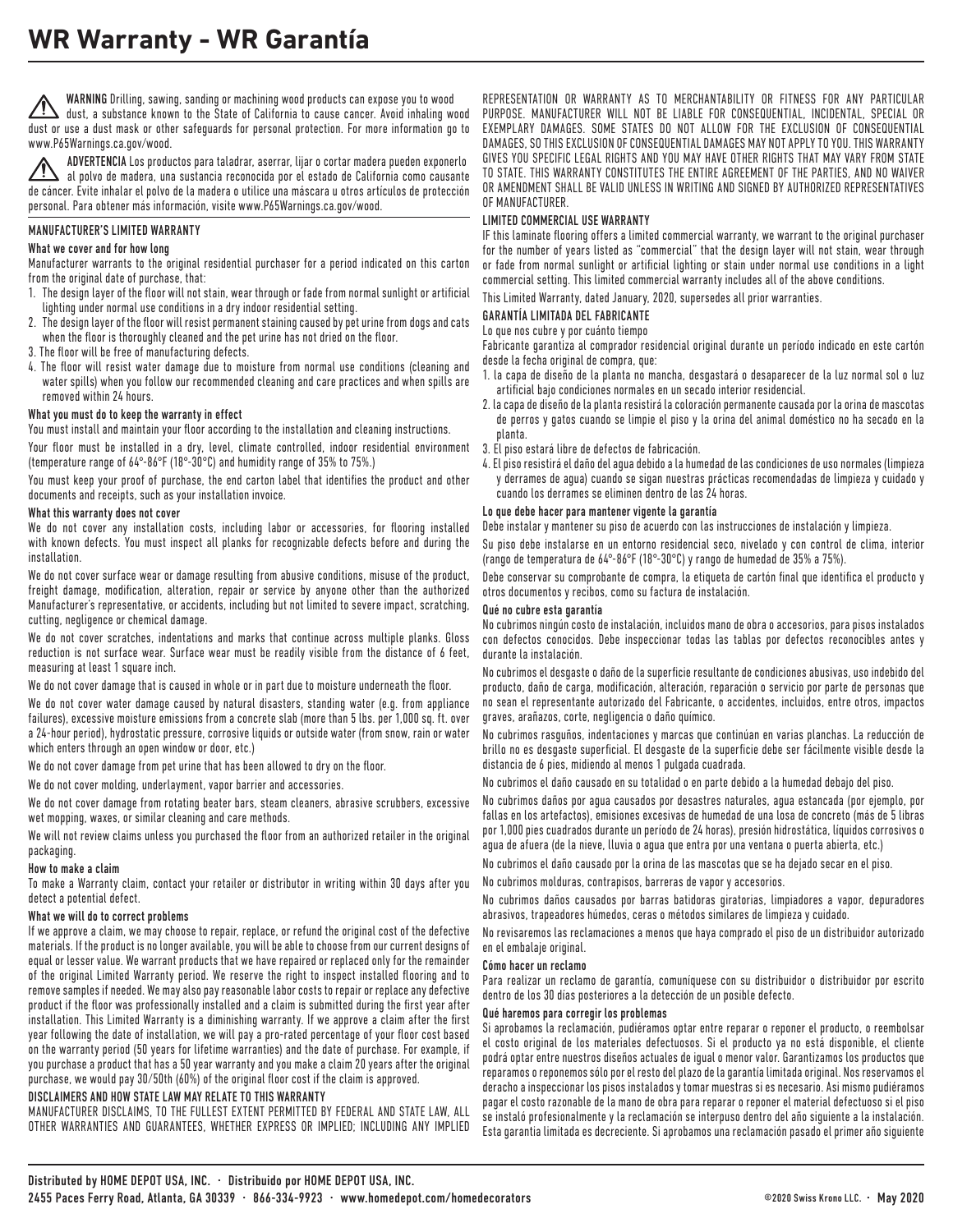a la fecha de instalación, pagaremos un porcentaje a prorrata del costo del piso sobre la base del plazo de garantía (50 años para garantías de por vida) y la fecha de compra. Por ejemplo, si se adquiere un productos con garantía por 50 años y la reclamación se interpone 20 años después de la compra original, pagaremos 30/50 (60%) del costo original del piso si se aprueba la reclamación.

#### EXENCIONES y LA RELACIÓN ENTRE LA LEY ESTATAL Y ESTA GARANTÍA

EL FABRICANTE RECHAZA, HASTA EL MÁXIMO PERMITIDO POR LAS LEYES FEDERALES Y ESTATALES, TODAS LAS DEMÁS GARANTÍAS, EXPLÍCITAS O IMPLÍCITAS, INCLUIDA CUALQUIER REPRESENTACIÓN O GARANTÍA IMPLÍCITA RESPECTO DE LA COMERCIABILIDAD O LA ADECUACIÓN PARA UN FIN PARTICULAR. EL FABRICANTE NO SERÁ RESPONSABLE DE DAÑOS RESULTANTES, ACCIDENTALES, ESPECIALES O PUNITIVOS. ALGUNOS ESTADOS NO PERMITEN LA EXCLUSIÓN DE LOS DAÑOS RESULTANTES, DE MODO QUE ES POSIBLE QUE ESTA EXCLUSIÓN NO SE APLIQUE EN SU CASO. ESTA GARANTÍA LE OTORGA DERECHOS LEGALES ESPECÍFICOS Y ES POSIBLE QUE USTED TENGA OTROS DERECHOS QUE PUEDEN VARIAR SEGÚN EL ESTADO. ESTA GARANTÍA CONSTITUYE EL COMPLETO ACUERDO DE LAS PARTES Y NO SERÁ VÁLIDA NINGUNA RENUNCIA O CORRECCIÓN A MENOS QUE SE REALICE POR ESCRITO Y ESTÉ FIRMADA POR UN REPRESENTANTE AUTORIZADO POR EL FABRICANTE.

#### GARANTÍA LIMITADA DE USO COMERCIAL

Si este piso laminado incluye una garantía limitada de uso comercial, garantizamos al comprador original por la cantidad de años indicados como "comerciales" que la capa de diseño no se manchará, desgastará ni decolorará por exposición normal a la luz solar o artificial en condiciones de uso normal en un entorno comercial ligero. Esta garantía limitada de uso comercial incluye todas las condiciones mencionadas anteriormente.

Esta Garantía limitada, con fecha del 1 de enero de 2020, reemplaza todas las garantías anteriores.

IMPORTANT HEALTH NOTICE FOR MINNESOTA RESIDENTS ONLY: THESE BUILDING MATERIALS EMIT FORMALDEHYDE. EYE, NOSE, AND THROAT IRRITATION, HEADACHE, NAUSEA AND A VARIETY OF ASTHMA-LIKE SYMPTOMS, INCLUDING SHORTNESS OF BREATH, HAVE BEEN REPORTED AS A RESULT OF FORMALDEHYDE EXPOSURE. ELDERLY PERSONS AND YOUNG CHILDREN, AS WELL AS ANYONE WITH A HISTORY OF ASTHMA, ALLERGIES, OR LUNG PROBLEMS, MAY BE AT GREATER RISK. RESEARCH IS CONTINUING ON THE POSSIBLE LONG-TERM EFFECTS OF EXPOSURE TO FORMALDEHYDE. REDUCED VENTILATION MAY ALLOW FORMALDEHYDE AND OTHER CONTAMINANTS TO ACCUMULATE IN THE INDOOR AIR. HIGH INDOOR TEMPERATURES AND HUMIDITY RAISE FORMALDEHYDE LEVELS. WHEN A HOME IS TO BE LOCATED IN AREAS SUBJECT TO EXTREME SUMMER TEMPERATURES, AN AIR-CONDITIONING SYSTEM CAN BE USED TO CONTROL INDOOR TEMPERATURE LEVELS. OTHER MEANS OF CONTROLLED MECHANICAL VENTILATION CAN BE USED TO REDUCE LEVELS OF FORMALDEHYDE AND OTHER INDOOR AIR CONTAMINANTS. IF YOU HAVE ANY QUESTIONS REGARDING THE HEALTH EFFECTS OF FORMALDEHYDE, CONSULT YOUR DOCTOR OR LOCAL HEALTH DEPARTMENT.

WARNING! DO NOT MECHANICALLY CHIP OR PULVERIZE EXISTING RESILIENT FLOORING, BACKING, LINING FELT, ASPHALTIC "CUT-BACK" ADHESIVES OR OTHER ADHESIVES. PREVIOUSLY INSTALLED RESILIENT FLOORING MAY CONTAIN EITHER ASBESTOS FIBERS OR CRYSTALLINE SILICA. THE PRODUCTS IN THIS BOX DO NOT CONTAIN ASBESTOS.

AVOID CREATING DUST. INHALATION OF SUCH DUST IS A CANCER AND RESPIRATORY TRACT HAZARD. SMOKING BY INDIVIDUALS EXPOSED TO ASBESTOS FIBERS GREATLY INCREASES THE RISK OF SERIOUS BODILY HARM. UNLESS POSITIVELY CERTAIN THAT THE PRODUCT IS A NON-ASBESTOS CONTAINING MATERIAL, YOU MUST PRESUME IT CONTAINS ASBESTOS. REGULATIONS MAY REQUIRE THAT THE MATERIAL BE TESTED TO DETERMINE ASBESTOS CONTENT AND MAY GOVERN THE REMOVAL AND DISPOSAL OF MATERIAL. SEE CURRENT EDITION OF THE RESILIENT FLOOR COVERING INSTITUTE (RFCI) PUBLICATION "RECOMMENDED WORK PRACTICES FOR REMOVAL OF RESILIENT FLOOR COVERINGS" FOR DETAILED INFORMATION AND INSTRUCTIONS ON REMOVING ALL RESILIENT COVERING STRUCTURES.

AVISO DE SALUD IMPORTANTE PARA LOS RESIDENTES DE MINNESOTA: ESTOS MATERIALES DE CONSTRUCCIÓN EMITEN FORMALDEHIDOS. SE HA INFORMADO DE LA PRESENCIA DE IRRITACIÓN DE LOS OJOS, LA NARIZ Y LA GARGANTA, DOLORES DE CABEZA, NÁUSEAS Y VARIOS SÍNTOMAS PARECIDOS AL ASMA, INCLUIDAS DIFICULTADES PARA RESPIRAR, COMO RESULTADO DE LA EXPOSICIÓN A LOS FORMALDEHÍDOS. LAS PERSONAS MAYORES Y LOS NIÑOS PEQUEÑOS, ADEMÁS DE CUALQUIER PERSONA CON ANTECEDENTES DE ASMA, ALERGIAS O PROBLEMAS PULMONARES, PUEDEN CORRER UN MAYOR RIESGO. ACTUALMENTE SE INVESTIGAN LOS POSIBLES EFECTOS A LARGO PLAZO DE LA EXPOSICIÓN A LOS FORMALDEHIDOS. UNA VENTILACIÓN DEFICIENTE PUEDE PROVOCAR QUE LOS FORMALDEHIDOS Y OTROS CONTAMINANTES SE ACUMULEN EN EL AIRE DEL INTERIOR. LAS TEMPERATURAS INTERIORES ALTAS Y LA HUMEDAD AUMENTAN LOS NIVELES DE FORMALDEHIDOS. EN EL CASO DE LAS CASAS UBICADAS EN ÁREAS SUJETAS A TEMPERATURAS VERANIEGAS EXTREMAS, SE PUEDE USAR UN SISTEMA DE AIRE ACONDICIONADO PARA CONTROLAR EL NIVEL DE LA TEMPERATURA DEL INTERIOR. SE PUEDEN USAR OTROS MÉTODOS DE VENTILACIÓN MECÁNICA CONTROLADA PARA DISMINUIR LOS NIVELES DE FORMALDEHIDOS Y OTROS CONTAMINANTES DEL AIRE DEL INTERIOR. SI TIENE ALGUNA PREGUNTA ACERCA DE LOS EFECTOS EN LA SALUD DE LOS FORMALDEHÍDOS, CONSULTE A SU MÉDICO O AL DEPARTAMENTO LOCAL DE SALUD.

¡ADVERTENCIA! NO DESCASCARE NI PULVERICE MECÁNICAMENTE EL PISO ELÁSTICO, EL REFUERZO, EL REVESTIMIENTO DE FIELTRO, EL ADHESIVO ASFÁLTICO "RECORTADO" NI OTROS ADHESIVOS EXISTENTES. EL REVESTIMIENTO ELÁSTICO INSTALADO ANTERIORMENTE PUEDE CONTENER FIBRAS DE ASBESTO O SÍLICE CRISTALINA. LOS PRODUCTOS EN ESTA CAJA NO CONTIENEN ASBESTO.

EVITE PRODUCIR POLVO. INHALAR ESTE POLVO ES UN RIESGO DE CÁNCER Y DE IRRITACIÓN DE LAS

VÍAS RESPIRATORIAS. SI LAS PERSONAS EXPUESTAS A FIBRAS DE ASBESTO FUMAN, CORREN MAYOR RIESGO DE PADECER LESIONES CORPORALES GRAVES. A MENOS QUE TENGA LA CERTEZA DE QUE EL PRODUCTO ES DE UN MATERIAL QUE NO CONTIENE ASBESTO, DEBE ASUMIR QUE SÍ LO CONTIENE. ES POSIBLE QUE LAS NORMAS REQUIERAN QUE SE PRUEBE EL MATERIAL PARA DETERMINAR EL CONTENIDO DE ASBESTO Y SE PUEDE ORDENAR EL RETIRO Y LA ELIMINACIÓN DEL MATERIAL. CONSULTE LA EDICIÓN ACTUAL DE LA PUBLICACIÓN "PRÁCTICAS DE TRABAJO RECOMENDADAS PARA EL RETIRO DE REVESTIMIENTOS PARA PISOS ELÁSTICOS" DEL INSTITUTO DE REVESTIMIENTOS PARA PISOS ELÁSTICOS (RFCI, POR SUS SIGLAS EN INGLÉS) PARA OBTENER INFORMACIÓN DETALLADA E INSTRUCCIONES PARA EL RETIRO DE TODAS LAS ESTRUCTURAS DE REVESTIMIENTO ELÁSTICO.

#### MR CLEANING & CARE

Congratulations on choosing your new moisture resistant laminate floor. This floor is made from wood and is virtually maintenance free. For routine care, just sweep, vacuum (use hard floor setting and no beater bar) and damp mop to keep your floor clean. If stubborn spots still remain, use a laminate floor cleaner.

#### General Do's and Don'ts

- Do damp mop by applying cleaning solution or water to the mop/cleaning cloth and not directly to the floor.
- Do use entry doormats at each entrance to your home to prevent dirt, sand, grit and other substances from being tracked onto the floor.
- Do use wide-bearing, non-staining floor protectors such as felt protectors, for chair legs and table legs.
- Do use protective mats under rolling chairs and keep furniture casters clean.
- Do not leave any amount of liquid (water, juice, soft drink, alcohol, etc.) on the floor for more than the time necessary to clean the spill. Immediately wipe up wet areas.
- Do not use any cleaning agents containing wax, oil or polish. Left over residue from these agents can leave a dull film on the floor.
- Do not apply cleaning solution or water directly to the floor; apply to the mop/cleaning cloth.
- Do not use abrasives, such as steel wool or scouring powder, as these could scratch the floor.
- Do not use a steam cleaner.
- Do not slide or roll heavy furniture or metal items across the floor.

#### Specific Cleaning Solutions

- Juice, wine, grease, chocolate: dampen a rag with water and a laminate floor cleaner and spot clean.
- Cigarette burns, asphalt, shoe polish, paint, ink, crayon, dried foods, nail polish: dampen a rag with rubbing alcohol or nail polish remover and spot clean.
- Candle wax, chewing gum: allow to harden and gently scrape with a plastic scraper.

#### MR LIMPIEZA Y CUIDADO

Felicidades por elegir su nuevo resistente a la humedad de piso laminado. Este piso es de madera y es virtualmente libre de mantenimiento. Para atención de rutina, sólo barrido, vacío (configuración piso duro y ninguna barra del batidor) y trapeador húmedo para mantener su piso limpian. Si siguen las manchas persistentes, use limpiador un suelo laminado.

#### General de hacer o no hacer

- Haga un trapeador húmedo aplicando solución de limpieza o agua en el trapeador / paño de limpieza y no directamente al piso.
- Use felpudos de entrada en cada entrada de su hogar para evitar que la suciedad, la arena, la arena y otras sustancias sean rastreadas en el piso.
- Use protectores de piso que no ensucien y que sean anchos, como protectores de fieltro, para patas de sillas y mesas.
- Use tapetes protectores debajo de sillas rodantes y mantenga limpias las ruedas de los muebles.
- •No deje ninguna cantidad de líquido (agua, jugo, refrescos, alcohol, etc.) en el piso por más tiempo del necesario para limpiar el derrame. Limpie inmediatamente las áreas húmedas.
- •No use ningún agente de limpieza que contenga cera, aceite o abrillantador. Los restos sobrantes de estos agentes pueden dejar una película opaca en el suelo.
- •No aplique soluciones de limpieza o agua directamente al piso; aplicar a la fregona / paño de limpieza.
- •No use abrasivos, como lana de acero o polvo abrasivo, ya que podrían rayar el piso.
- •No use un limpiador a vapor.
- •No deslice ni ruede muebles pesados o elementos metálicos por el piso.

#### Soluciones de limpieza específicas

- Jugo, vino, grasa, chocolate: humedezca un trapo con agua y un limpiador para pisos laminados y manche limpio.
- •Quemaduras de cigarrillos, asfalto, betún para zapatos, pintura, tinta, lápices de colores, alimentos secos, esmalte de uñas: humedezca un trapo con alcohol o quitaesmalte de uñas y manche y limpie.

• Cera de vela, goma de mascar: permita endurecer y raspe suavemente con un raspador de plástico. IMPORTANT PRE-INSTALLATION INFORMATION – Make sure subfloor is clean, dry and flat (maximum

3/16" deflection over 10'.) Always use safety glasses and a mask. Visit our website for more help. Suitable subfloors for Laminate Flooring are:

· Existing floor surfaces including hardwood floors, linoleum, resilient vinyl, PVC (plastic floor surfaces must be permanently attached to the subfloor).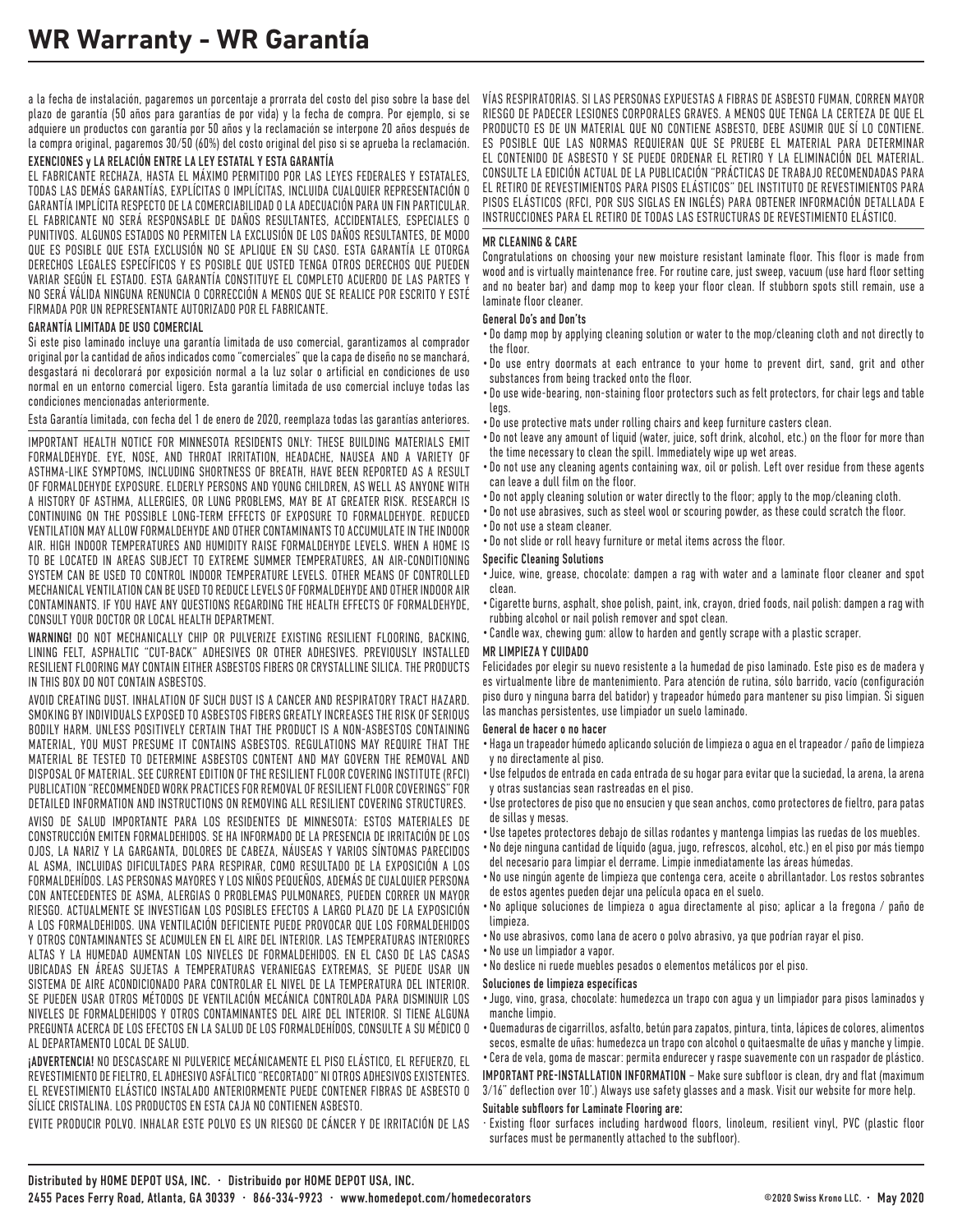- · Cement floors on all grades/elevations (maximum residual moisture 2.0 CM%). With a calcium chloride test, the maximum acceptable reading is 5.0 lbs/24 hours/1000 sq. ft.
- · Anhydrite and Anhydrite tiles, Magnesium Cement (max residual moisture 0.3 CM%)
- · Wood subfloor moisture 14.5% maximum
- · Concrete relative humidity 70% maximum

Attention! Without a documented measurement of residual moisture content, a claim against the manufacturer for damages cannot be considered. Concrete sub-floors must always be covered with a 6 mil vapor barrier even if linoleum, PVC or resilient vinyl is firmly attached to the concrete.

INFORMACIÓN IMPORTANTE PREVIA A LA INSTALACIÓN – Hacen su subsuelo esté limpio, seco y plano (máximo 3/16" deflexión durante 10'.) Utilice siempre gafas protectoras y una máscara. Visite nuestro sitio web para obtener más ayuda.

#### Contrapisos adecuados para suelos laminados de son:

- · Superficies de piso existentes incluyendo pisos de madera dura, linóleo, vinilo resistente, PVC (las superficies de piso plásticas deberán estar permanentemente adheridas al contrapiso), fieltro agujado, piso de cerámica (seco).
- · Pisos de cemento a todos los niveles/elevaciones (humedad residual máxima 2,0 CM%). Con una prueba de cloruro de calcio, la lectura máxima aceptable es 2,3 kg/24 horas/92,9 m2.
- · Anhidrita y baldosas de anhidrita, cemento de magnesio (humedad residual máx. 0,3 CM%)

## **MR Installation - MR Instalación**

· Subpiso de madera humedad 14,5% máximo

· Hormigón máximo del 70% de humedad relativa

¡Atención! Sin una medición documentada del contenido de humedad residual, no puede considerarse una demanda contra el fabricante por daños y perjuicios. Contrapisos concretos siempre deben cubrirse con una barrera de vapor 6 mil aunque linóleo, PVC o vinilo resistente está firmemente sujeta al concreto.

REMEMBER, this floor is made from real wood, not plastic. Using too much water or any other liquid cleaning solution could result in the planks swelling, creating permanent damage to your floor. This would NOT be covered by Manufacturer's warranty.

RECUERDE, este piso está hecho de madera real, no de plástico. Usar demasiada agua o cualquier otra solución de limpieza líquida puede hacer que los tablones se hinchen, creando un daño permanente a su piso. Esto NO estaría cubierto por la garantía del fabricante.

#### For successful installation, remember:

- 1. No acclimation required when installation site conditions are climate controlled before and during installation.
- 2. Identify the tongue side and the groove side. The tongue side (the smaller extension without a ridge on it) goes against the beginning wall.
- 3. Install vapor barrier if subfloor is cement (6 mil polyethylene film).
- 4. Always use an underlayment padding above the vapor barrier and below the laminate flooring planks. If pad is pre-attached, no additional underlayment should be used.
- 5. Install parallel to the main light source.
- 6. Before cutting, plan your installation so each plank is at least 12" long and that the first and last rows are at least 2.5" wide.
- 7. No transition strip is required when the length or width of installed planks measures less than 40', or in doorways unless plank direction changes.

#### Para una instalación exitosa, recuerda:

- 1. No se requiere aclimatación cuando las condiciones del sitio de instalación son climatizadas antes y durante la instalación.
- 2. Identifique el lado de la lengua y el lado de la ranura. El lado de la lengüeta (tiene una extensión menor y no tiene canto) va contra la pared de inicio.
- 3. Instale una barera contra vapor si el substrato es de cemento (polietileno de 6 mil).
- 4. Siempre use un acolchado debajo de la barrera de vapor y debajo de los tablones del piso laminado. Si la almohadilla está preajustada, no se debe usar una capa adicional.
- 5. Instalar en forma paralela a la fuente principal de luz.
- 6. Antes de cortar, planee su instalación de modo que cada tabla tenga al menos 12" de largo y que la primera y la última fila tengan al menos 2.5" de ancho.
- 7. No se requiere una tira de transición cuando la longitud o el ancho de las tablas instaladas miden menos de 40 pies o en las entradas a menos que cambie la dirección del tablón.



#### Tools and supplies required:

Foam underlayment for laminate floors • Spacers (min 5/16"- max 3/8" • Saw • Adhesive tape • Minimum 6 mil poly vapor barrier (plastic sheeting) for crawl space and concrete floor installations • Rubber mallet • Ruler • Pencil • Tape measure • Utility knife • Pull bar • Tapping block • Flexible 100% silicone sealant • Felt protectors • NIOSH mask • Gloves • Safety Glasses

#### Herramientas y suministros necesarios:

Contrapiso de espuma para suelos laminados • Espaciadores (mínimo 5/16" - max 3/8" • Sierra • Cinta adhesiva • Mínimo 6 mil poliéster barrera de vapor (lámina de plástico) para espacio de arrastre y las instalaciones de piso de concreto • Mazo de goma • Regla • Lápiz • Cinta métrica • Cuchillo de uso general • Barra de tracción • Bloque de perforación • Sellador de silicona 100% flexible • Protectores de fieltro • Máscara de NIOSH • Guantes • Gafas de seguridad

#### Installing underlayment

After thoroughly cleaning the subfloor, you should install a laminate floor foam underlayment. Run the foam underlayment in the same direction as the flooring planks. The underlayment should be butted side-by-side with no overlap. Tape seams together. If you are installing over a concrete subfloor, a 6-mil poly (plastic sheeting) is to be installed under the laminate floor foam underlayment. (Many foam underlayments already have this plastic sheeting pre-attached).

#### Instalación de contrapiso

Después de limpiar a fondo el subsuelo, debe instalar un contrapiso de espuma de piso laminado. Ejecute el contrapiso de espuma en la misma dirección que los tablones del piso. El contrapiso debe ser apoyado uno al lado del otro sin solapamiento. Cinta juntas. Si está instalando sobre un contrapiso de concreto, se debe instalar un poli (lámina de plástico) de 6 milipulgadas debajo del contrapiso de espuma de piso laminado. (Muchos contrapisos de espuma ya tienen esta lámina de plástico preajustada).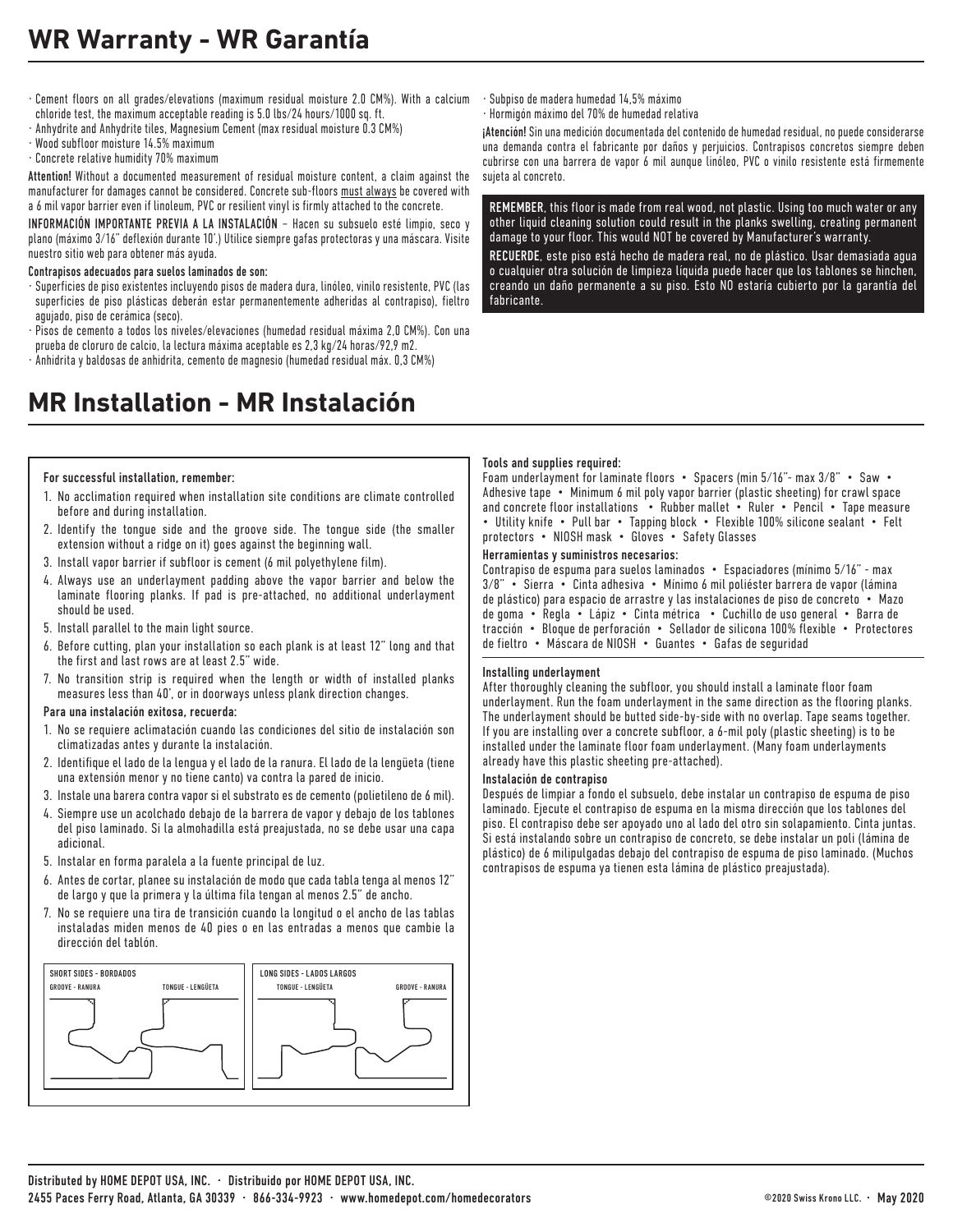### Installation instructions - Instrucciones de instalación



Before cutting, select your beginning wall and plan your installation. Lay planks tongue side facing the wall for the first 2 rows on the floor close to the wall. Each plank should be at least 12" long.

Antes de cortar, seleccione su pared inicial y planifique su instalación. Coloque tablones para las primeras 2 filas en el piso cerca de la pared. Cada tabla debe tener al menos 12" de largo.



Remove the tongue side (see Figure 1 below) on only the planks in the first row that face the wall to allow room for spacers.

Retire la lengüeta de los paneles en la primera fila que da a la pared para dejar espacio para los espaciadores.



Figure 1 - Figura 1



Always allow for 5/16" min to 3/8" max expansion at walls and around fixed objects. Siempre permita una expansión máxima de 5/16" min a 3/8" en las paredes y alrededor de objetos fijos.



Lock in panel lengthwise. Allow a 12" minimum end-joint stagger row to row. Install first and second row at the same time to help ensure end-joints are perfectly square.

Bloquee el panel a lo largo. Permita una hilera de escalonamiento mínimo de junta final de 12" para remar. Instale la primera y la segunda fila al mismo tiempo para ayudar a asegurar que las uniones finales sean perfectamente cuadradas.



Use a 4"-6" piece at an angle to hold the tongue and the groove on the same plane, limit end-joint damage and ensure planks engage square. Tap end-joints with multiple taps, striking the tapping block evenly until end-joints close. NOTE: Tapping too hard or striking the tapping block unevenly can result in installation-related damage or peaking.

Utilice un pedazo de 4"- 6" para sujetar la lengüeta y la ranura en el mismo avión, limitar los daños de la Junta de extremo y asegurarse de tablones encajen cuadrado. Toque final juntas con múltiples golpes ligeros, golpeando el Polín uniformemente hasta cerrar juntas extremo. NOTA: Golpeando muy duro o golpeando el Polín irregularmente puede resultar en daños relacionados con la instalación o un pico.



Fit the last panel in the row using a pull bar.

Ajuste el último panel en fila con una palanca.



Repeat steps 4 through 6 until you reach the last row. Cut last row to size (2-1/2" minimum width).

Repita los pasos del 4 al 6 hasta llegar a la ultima fila. Corte la última fila al tamaño (2-1/2" pulgadas de ancho, mínimo (3,8 cm)).



After installing planks and before installing trim, remove all spacers. Create a water tight seal by applying flexible 100% silicone sealant along the entire perimeter of room and around fixed objects. Do not use acrylic sealant. To limit the amount of sealant to be used, first fill all expansion spaces with 3/8" compressible PE foam backer rod and cover with silicone sealant.

Después de instalar los tablones y antes de instalar los internos, pase silicona por el perímetro de la habitación y alrededor de los objetos fijos.